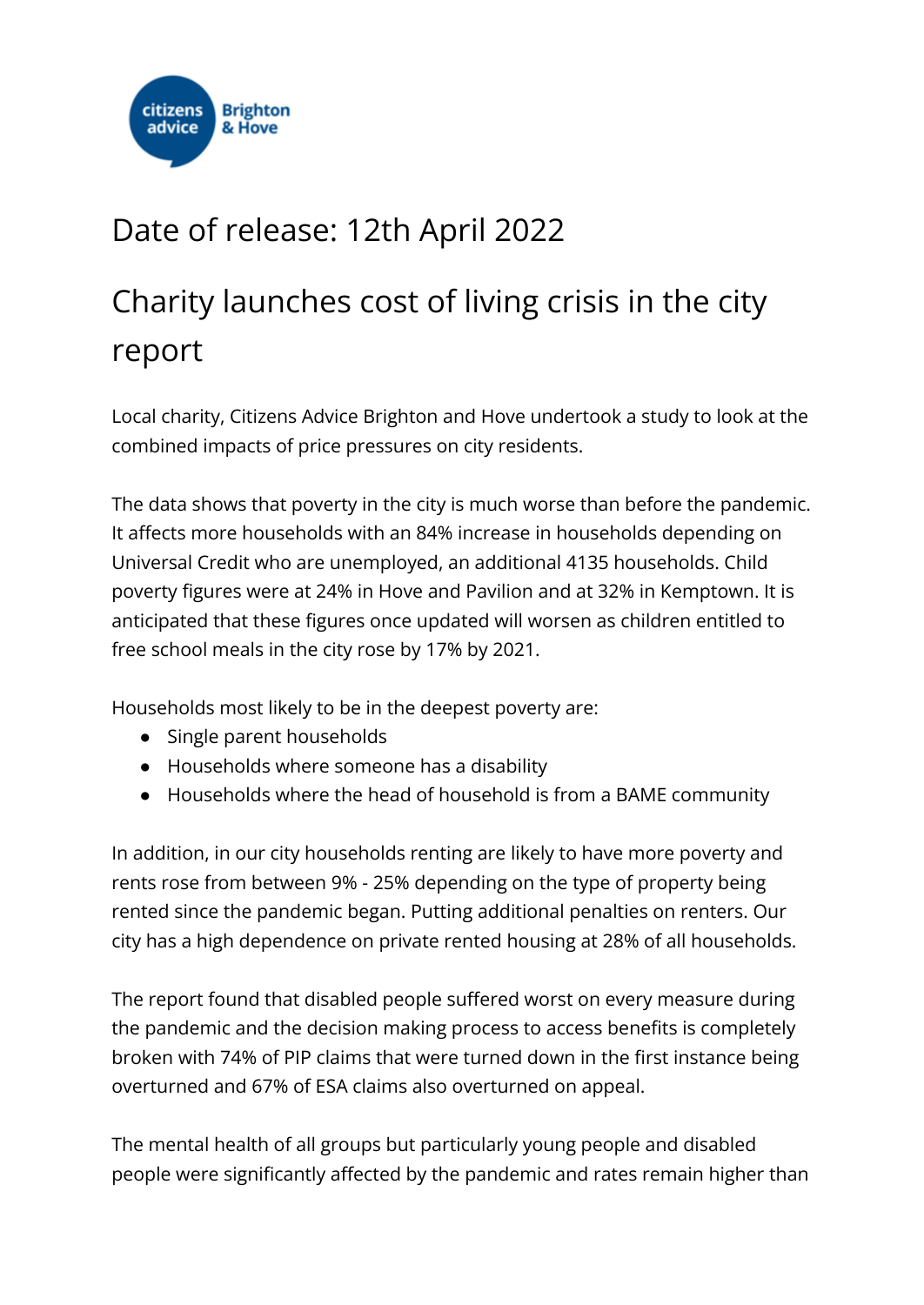before the pandemic which means that clients accessing support and advice from our advice partnership have more complex needs and need more support to deal with their issues.

There are many universal cost of living pressures but the most serious in terms of rate of price increase is the cost of utilities at 54% and potentially a further 20% in October. For those in the deepest poverty the outlook for winter 2022/2023 is incredibly bleak. Already clients who most need to take care of their health are turning off power in their homes. In wintertime when we expect a further price rise in utilities, both the health impacts and the safety concerns become critical.

For the first time in working memory we have a cohort of clients where no matter what we or they do for themselves, will not be able to heat or eat on an ongoing basis rather than in a crisis or where an unexpected expense arises.

Partnership Manager, Emma Daniel said:

*"Services which normally provide limited crisis help will need to consider changing our models and providing ongoing support such as food or fuel vouchers in order to prevent serious health impacts. It will be important for services to distinguish carefully the difference between extreme poverty and neglect and not penalise people for being poor but provide emergency relief where that is the issue. Schools and charities will find themselves on the front line of a poverty bomb next winter that we have never experienced before and find hard to contemplate."*

Citizens Advice Brighton and Hove is working with other advice charities, the city's food partnership and the council to work together to meet the challenges of poverty. Emma Daniel explained:

*"We are working with the fire service to help more households have free home safety measures fitted ahead of a winter where we expect to see more injuries and accidents caused by using candles and other items which are less safe than an electric light or cooker.*